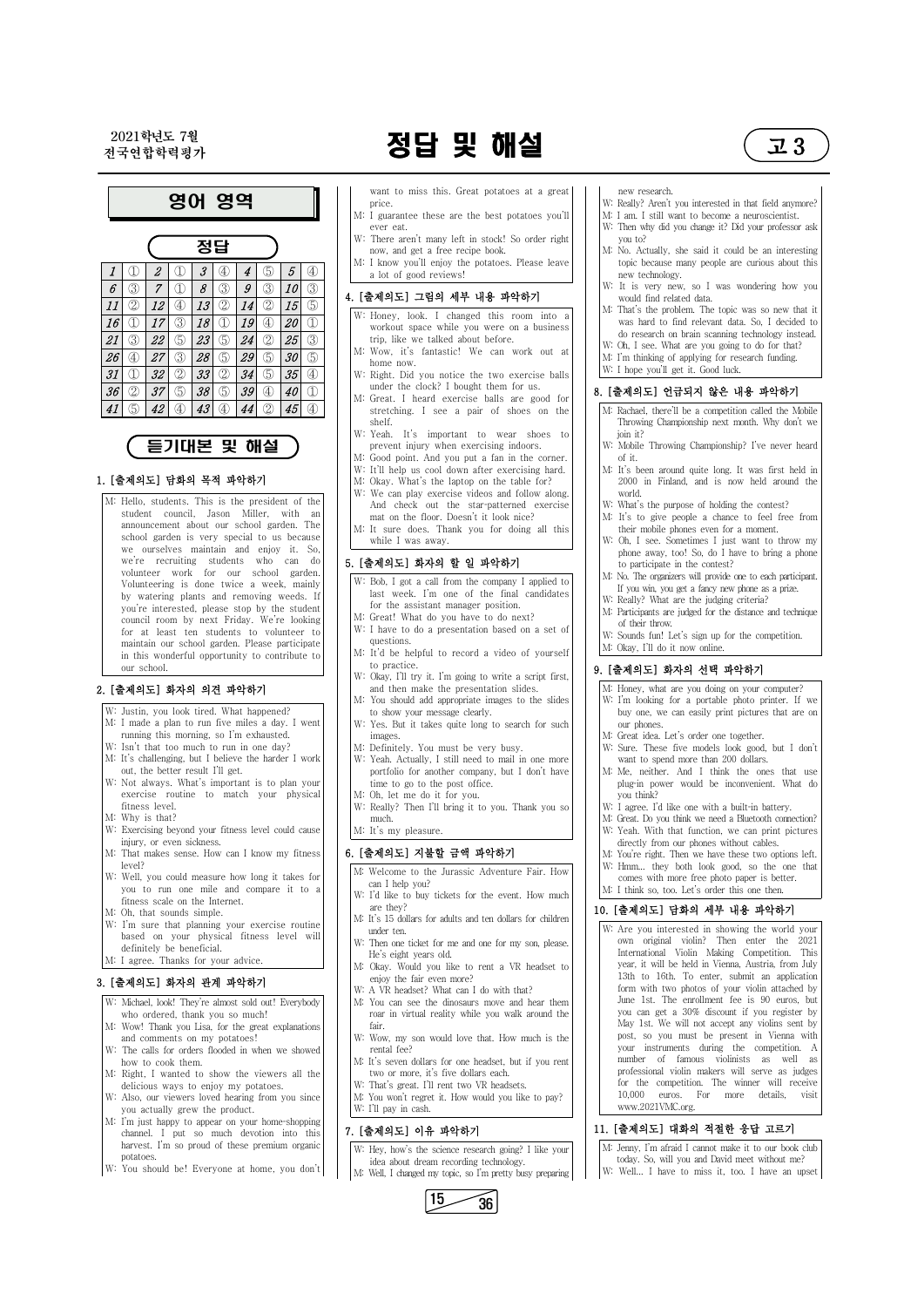## $\overline{2}$ 3 ) 2021학년도 2021학년도 7월



#### stomach.

M: That means only David will be there. It seems we cannot meet today. What should we do? W:

#### 12. [출제의도] 대화의 적절한 응답 고르기

- W: Professor Smith, I'm having trouble with uploading my assignment file to our online course website.
- M: Maybe it's because your file is too big. It has to be less than ten megabytes.
- W: Oh, mine is bigger than that. I wonder if there's another way to submit my assignment.

M:

#### 13. [출제의도] 대화의 적절한 응답 고르기

- W: How did you like the film I recommended?
- M: I really enjoyed it! The story was so refreshing. I've never seen anything like it before.
- W: It's an independent film, so it was possible for the director to try new and creative things.
- M: Yeah. And he created remarkable scenes using impressive color and sound effects.
- W: I agree. What did you think of the characters?
- M: They were really different compared to what we see in popular movies.
- W: Yes. The director is famous for creating unique characters. And the film received enthusiastic reviews from movie critics.
- M: I can see why! People should be more interested in his films.
- W: Absolutely. I really enjoy his other works as well.
- M: Oh, I'd really like to watch them, too! W:

#### 14. [출제의도] 대화의 적절한 응답 고르기

- W: Hi, John. Oh, you're playing a mobile game.
- M: Yes, it's so fun. Do you want to join me? W: Not right now. I have to prepare for the math exam. Did you finish studying?
- M: Not yet. I'm taking a break now after two hours of studying. I play games during study breaks to relax.
- W: Playing games to relax? That's not a good idea. M: How come? It's important to rest in between
- studying sessions. W: That's true. But while playing games, your brain
- cannot rest enough. I read that in an article.
- M: Really? I thought I'd be able to get refreshed when playing games.
- W: Actually, your brain is still working while you're playing.
- M: Maybe that's why I couldn't focus after I came back from my breaks.
- W: Exactly. Playing games may not have allowed you to rest fully. M:

#### 15. [출제의도] 상황에 적절한 말 고르기

[해석] 저는 Wakefield Community Theatre의 오 랜 팬인 Maggie Morgan입니다. 저는 이런 어려운 경제 속에서 Wakefield Community Theatre와 같 은 단체가 재정적인 어려움에 직면하고 있다는 것 과 그로 인해 관람권 가격 인상을 피할 수 없다는 점을 잘 알고 있습니다. 하지만 제 생각에는 개별 관람권 가격의 50퍼센트 인상은 매우 부당한 것 같습니다. 그것은 저와 같은 평범한 주민들이 수 준 높은 연극 공연을 즐길 기회가 더 적어질 것을 의미할 것입니다. 지역 주민들이 구매할 수 없을 정도로 관람권 가격을 매기는 것은 좋은 선택이 아닌데, 왜냐하면 그것은 앞으로 귀 단체에 손해 를 끼칠 것이기 때문입니다. 저는 관람권 가격을 지나치게 올리는 것 대신 재정적 지원을 받을 수 있는 다른 방법이 있을 것이라고 확신합니다. 귀 하로부터 이 사안에 대해서 곧 소식을 듣기를 기

## 대합니다.<br>19. [출제의도] 심경 파악하기

M: Nancy and Jake are students at an arts high school. They plan to participate in a graphic design poster contest. They want to include images of their fellow students on their poster. Jake shows Nancy a photo of his classmates taken during an outdoor field trip. Jake says the photo would look good with [해석] 여러분의 뇌는 '않다'라는 말을 인식하지 않는다. 내가 뭐라고 말하든, 갈색 반점이 있는 기린을 생각하지 마라. 내가 뭐라고 말하든, 싱싱 한 붉은 장미가 꽂혀 있는 투명한 유리 꽃병을 생 각하지 마라. 무슨 일이 일어나는가? 그것은 자동 적이다, 그렇지 않은가? 여러분의 뇌는 앞서가며 저적로 그 그림을 만들어내다. 여러분이 생각하든

has a high moisture retaining capacity, so it | | 은 쪽으로 바꿔왔다는 많은 증거에도 불구하고, 리가 그것에 대해서 내놓는 모든 입에 발린 말에 비해 그것이 정말 인기가 없다는 것이다. 그것이 무수한 방식으로 거의 모든 사람의 삶을 더욱 나 어떤 새로운 것에 대한 대부분의 사람들의 반사적 인 반응은 흔히 걱정이며 때로는 심지어 혐오감이 다. 그것이 우리 자신에게 명백히 쓸모 있지 않은 한, 우리는 발생할지 모를 나쁜 결과를 좋은 결과 보다 훨씬 더 많이 상상하는 경향이 있다. 그리고 우리는 투자자, 관리자, 피고용인을 막론하고 현 상태에 기득권을 가진 사람들을 대신하여 혁신하 려는 사람을 방해한다. 역사는 혁신이 연약하고 상처 입기 쉬운 꽃이며 쉽게 발로 짓밟혀 뭉개지 지만, 상황이 허락하면 빨리 재성장함을 보여준다.

for skincare purposes throughout history. First, coconut oil has been loved as a moisturizer for a very long time in India. It acts as an excellent moisturizer for our skin. Secondly, rose water has been in use for thousands of years and is still easily found in the market today. It's thought to have originated in Iran, and is known to prevent the aging of the skin. Next, pearl powder has long been used in China to brighten skin. It helps to remove dead skin naturally and promotes restoration of the skin. Finally, in Greece, people have used yogurt as a facial mask for centuries. Greeks even used yogurt on their skin to calm burns from the sun. Now, I'll show you a video about how these natural ingredients are used.

#### 18. [출제의도] 글의 목적 파악하기

[해석] Tavil은 이 파묻힌 세상을 파악하고 떠날 준비가 되었다고 느낀다. 하지만 그가 몸을 돌리 자, 그가 기어왔던 구멍은 더 이상 존재하지 않는 다. 그 자리에 매끄러운 흰색 타일 벽이 있고, 그 것은 터널 전체에 걸쳐 있는 끝없는 무늬의 연속 이다. 구멍의 밑바닥에 흩어져 있던 부서진 잔해 의 조각들도 사라졌다. 그리고 바로 이때 그는 자 신이 있는 곳에 대한 소름끼치는 진실을 느낀다.<br>너무 깊은 지하라서 기어 내려오는 것이 그의 다 리와 팔의 근육을 떨리게 만들었다. 그는 갇혀 있 다. 잔인하게도 그러하다. 마치 묘 안에, 무덤 안 에 있는 것처럼. 그는 겁에 질려 타일을 손톱으로 긁는다. 누군가가 들을지 개의치 않고, 누군가 그 소리를 듣고 자신을 내쫓을 것을 바라며 그는 비 명을 지른다.

#### 20. [출제의도] 필자의 주장 파악하기

| Jake says the photo would look good with<br>their design, so he wants to include it on<br>their poster. Nancy agrees, but she thinks<br>Jake's classmates should first agree to their<br>photo being used. So, Nancy decides to tell<br>Jake that they should get his friends'<br>permission to use the photo for the poster.<br>In this situation, what would Nancy most | 저설로 그 그럼을 만들어낸다. 여러문이 생각하는,<br>말하든, 읽든, 듣든 간에 여러분의 말은 만들어내<br>라는 직접적인 명령이다. 명령이 더 직접적일수록<br>반응은 더 부지런하다. 교묘하게도, 만약 여러분<br>이 화를 내고 싶지 않다고 말한다면, 여러분의 뇌<br>는 '않다'라는 말을 인식하지 않고 그것을 여러분<br>이 화를 내라는 어명으로 본다. 만약 여러분이 여 | 현재 고객 서비스 교육이 필요하지 않습니다."나<br>는 새로운 의뢰인을 찾을 때 이 말을 자주 듣는<br>다. 이 말이나 혹은 "올해 불만 사항의 숫자가 대<br>폭 줄었고 우리는 매우 만족스럽습니다, 우리의<br>고객 서비스 계획이 효과가 있어 보입니다."라는<br>말을 듣는다. 이런 종류의 판단 기준을 사용하는<br>기업은 진실을 부정하고 있다. 비록 문제를 직시 |
|---------------------------------------------------------------------------------------------------------------------------------------------------------------------------------------------------------------------------------------------------------------------------------------------------------------------------------------------------------------------------|---------------------------------------------------------------------------------------------------------------------------------------------------------------------------------------------------------------------|-----------------------------------------------------------------------------------------------------------------------------------------------------------------------------------------------------------------|
| likely say to Jake?                                                                                                                                                                                                                                                                                                                                                       | 러분의 음료를 엎지르고 싶지 않다고 말한다면,<br>그것은 그 내용물을 쏟으라는 지시나 다름없다.                                                                                                                                                              | 하려고 하지 않고 무소식이 희소식이라고 믿는 것                                                                                                                                                                                      |
| 16~17. [출제의도] 담화의 주제 파악하기,<br>언급되지 않은 내용 파악하기                                                                                                                                                                                                                                                                                                                             | 여러분을 지지하도록 말을 바꿔라. 여러분에게 적                                                                                                                                                                                          | 이 솔깃할 수 있지만, 내 말을 믿어라, 만약 고객<br>들이 여러분에게 불만 사항을 제기하지 않는다면                                                                                                                                                       |
| W: Hello, students. Last time, we learned about<br>various natural substances used by our<br>ancestors in medicine. Today, we'll discuss                                                                                                                                                                                                                                  | 합한 긍정문을 만들어라. 여러분이 원하지 않는<br>것보다 바라는 것을 정확히 생각하고 말하라.<br>21. [출제의도] 어구의 함축적 의미 파악하기                                                                                                                                 | 그들은 다른 사람에게 불만을 제기하거나 다시는<br>여러분의 기업을 이용하지 않고 있는 것이다. 우<br>려되는 점은 불만 사항을 즉석에서 제기하지 않는                                                                                                                           |
| some natural ingredients that have been used                                                                                                                                                                                                                                                                                                                              | [해석] 아마도 혁신의 가장 당혹스러운 측면은 우                                                                                                                                                                                         | 고객들은 갈수록 자신들의 의견을 인터넷과 소셜                                                                                                                                                                                       |

#### 22. [출제의도] 글의 요지 파악하기

[해석] 기계화, 비료, 신품종, 살충제, 유전공학에 서의 혁신의 결과인 20세기 농업 생산량의 엄청 난 향상은, 심지어 인구가 계속 팽창하는 동안에 도, 지구상에서 기근을 거의 완전히 몰아냈고, 영 양실조를 대폭 줄였다. 이를 예상한 사람은 거의 없었지만, 많은 사람들은 이러한 향상이 자연을 훼손하면서 이루어졌다고 우려한다. 실제로는 그 반대가 사실이라는 증거가 강력하다. 식량 생산의 혁신은 우리가 실제로 경작하는 땅의 생산성을 높 임으로써 쟁기, 소 그리고 도끼로부터 땅과 숲을 대규모로 절약해왔다. 이 '토지 절약'이 토지 공유 가 그랬을 것보다 생물 다양성에 훨씬 더 나은 것 으로 드러나는데, 이것(토지 공유)은 풍부한 야생 동물이 농작물과 함께 밭에 살기를 바라면서 낮은 생산량으로 농작물을 재배하는 것을 의미한다.

#### 23. [출제의도] 글의 주제 파악하기

[해석] 최근에 '그것(무급 노동)이 향상된 경제적 가치를 지닌 재화와 서비스를 생산하기 위해 노동 과 원자재를 결합하는 활동이기' 때문에 무급 노 동이 일'이라고' 주장하는 시도가 있어 왔다. Duncan Ironmonger와 같은 경제학자들은 그것 (자원봉사)의 '경제적' 가치가 계산될 수 있도록 자원봉사에 금전적 가치를 귀속시키려고 시도해왔 다. 하지만 이에 불구하고, 자본주의가 경쟁과 재 정적 보상을 그것의 초석으로 삼고 있는데 자원봉 사는 그렇지 않기 때문에 무급 노동과 자원봉사는 여전히 우리의 자본주의 체제의 정의된 경제적 틀 밖에 머물러 있다. 그렇긴 해도, 자원봉사가 호주 경제에 연간 약 420억 달러를 기여하는 것으로 추정되어 왔다. 비록 우리의 경제 구조를 지탱하 고 우리의 사회적 자본을 향상시킴에 있어 자원봉 사의 재정적 중요성을 정량화하고 기술하려는 시 도가 계속 이루어지고 있지만, 그것은 느리게 진 행되고 있다. 그리고 자원봉사가 GDP 밖에 머물 러 있는 동안, 그것의 진정한 가치와 중요성은 무 시된다. 정부는 자원봉사의 중요성에 대해 입에 발린 말을 계속 내놓지만, 궁극적으로는 그것을 공식적으로 인정하지 않는다.

#### 24. [출제의도] 글의 제목 파악하기

[해석] 놀랍게도 많은 기업은 고객 서비스 전략을 그들이 받는 불만 사항의 수로 평가한다. "우리는 고객들로부터 불만 사항을 거의 받지 않기 때문에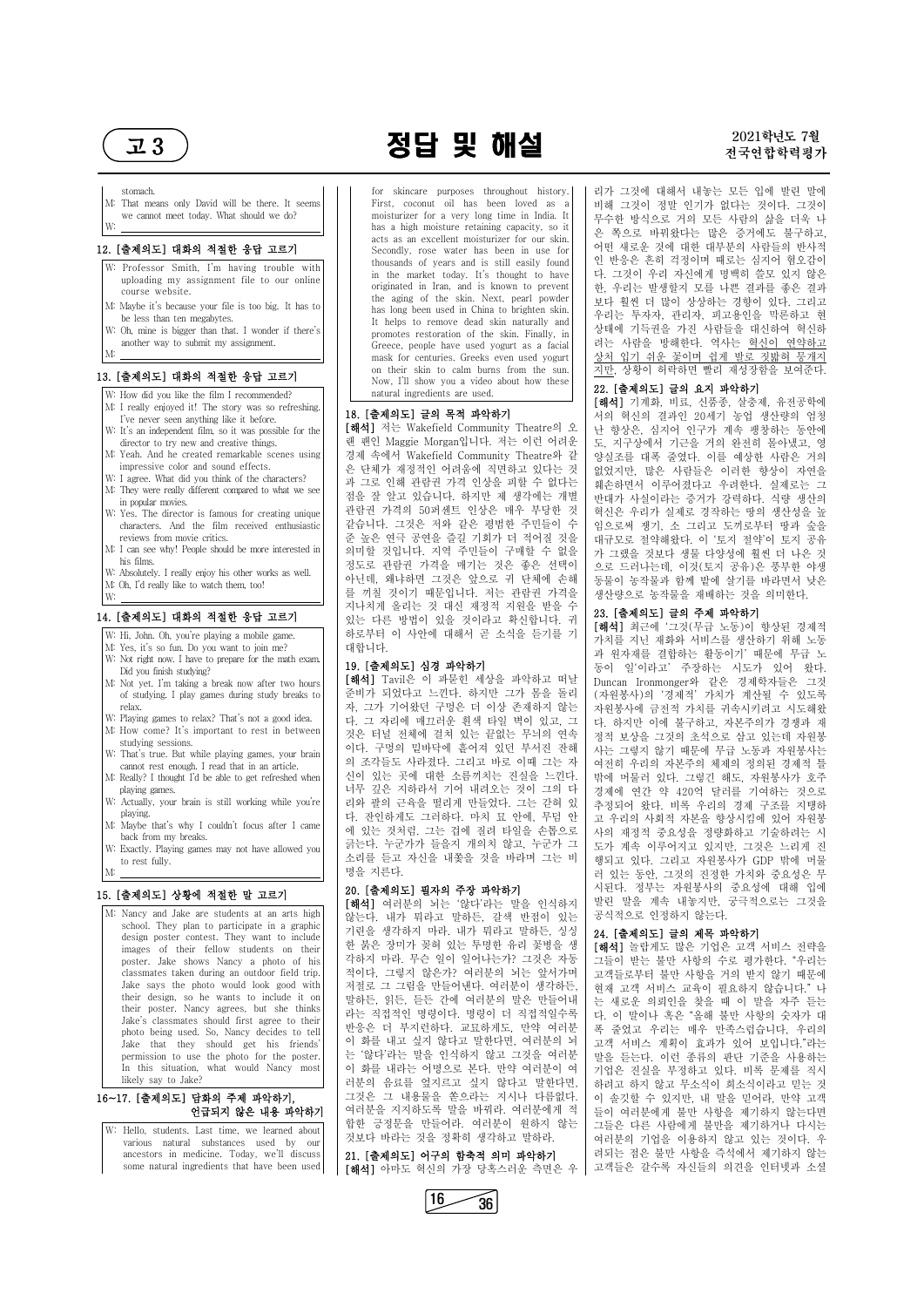전국연합학력평가 정답 및 해설 고 3



[해석] 위 그래프는 선택된 다섯 유럽 국가의 2016년부터 2019년까지의 전기 차량 판매량을 보여준다. 2016년과 2018년 사이에는 노르웨이가 이들 국가 중 가장 높은 전기 차량 판매량을 보유 했지만, 2019년에는 독일이 능가했다. 2016년 영 국은 다섯 국가 중 전기 차량 판매량에서 2위를 차지했지만, 2017년부터 2019년까지는 3위를 차 지했다. 독일의 판매량은 2016년과 2019년 사이 <mark>에 상승했고, 2019년 판매량은 2016년 판매량의</mark> | **[해석]** 사람들이 선택적으로 뉴스 콘텐츠에 자신<br>5배가 넘었다. 2016년부터 계속되 판매량 증가에 | 을 노출시킨다는 생각이 오랫동안 있어 왔지만, 5배가 넘었다. 2016년부터 계속된 판매량 증가에 도 불구하고, 프랑스는 2019년에 이들 국가 중 가장 낮은 판매량을 기록했다. 네덜란드는 2017 년에 전년도와 비교해서 감소를 보이며, 2016년 과 2019년 사이에 계속적으로 증가하는 판매량을 기록하지 않았다.<br>**26. [출제의도] 내용 일치 파악하기** 

네트워크 사이트에 게시하며, 그들은 더는 아홉 명 정도에게 얘기하는 것이 아니라 아마도 수천 명에게 얘기한다는 것이다!

#### 25. [출제의도] 도표 내용 파악하기

[해석] Waldemar Haffkine은 1860년 3월 16일에 러 시아 Odessa에서 태어났다. 그는 1884년에 Odessa 대학의 이학부를 졸업했다. 1889년에 Haffkine은 Pasteur Institute에서 일하기 위해 파리로 갔고, 콜레라 백신을 준비하기 위한 연구를 했다. 콜레 라 백신 개발에 관한 그의 초기 연구는 성공적이 었다. 일련의 동물 시험 후, 1892년에 그는 자신 의 목숨을 걸고 콜레라 백신을 자기 자신에게 시 험했다. 1893년에 인도 콜레라가 유행하는 동안,<br>그는 인도 정부의 초청으로 Calcutta로 가서 자신 의 백신을 소개했다. 지역 의료 기관들의 초기 비 난 이후, 그것은 널리 받아들여졌다. Haffkine은 (지금은 Haffkine Institute라고 불리는) Bombay 에 있는 Plague Laboratory의 소장으로 임명되었 다. 1914년에 은퇴 후, 그는 프랑스로 돌아갔고 때때로 의학 저널에 글을 기고했다. 그는 1927년 에 Odessa를 다시 방문했지만, 자신이 태어난 나 라의 혁명 후 엄청난 변화에 적응할 수 없었다. 그는 1928년에 스위스로 이주했고 자신의 생애 마 지막 2년 동안 그곳에 머물렀다.

[해석] 산업 혁명 이전에, 국가 간 운송된 화물의 양은 현대의 기준으로 볼 때 무시해도 될 정도였 다. 예를 들어, 중세 시대에는 Saint-Gothard Passage 를 통한 프랑스 수입품의 총량은 화물 열차 하나 던 베네치아 선단에 의해 운송된 화물의 양은 현 대의 화물선 하나를 채우지 못했을 것이다. 속도 중상주의 하에서 증대되었다. 이 모든 것에도 불 구하고, 유통량은 매우 제한적이었고 속도는 느렸 다. 예를 들어, 16세기에 영국 시골 지역을 통과 하는 역마차는 평균 시속 2마일이었다. 18세기 후 반 무렵 미국에서 1톤의 화물을 내륙으로 30마일 시키는 것만큼 비용이 많이 들었다. 그러므로 내 륙의 운송 체계는 매우 제한적이었다. 18세기 후 반 무렵 운하 체계가 유럽에서 부상하기 시작했 다. 그것은 내륙으로 선적 화물의 대규모 이동을 가능케 했고 지역의 무역을 확장시켰다. 해상 및 강 운송은 결과적으로 산업화 이전 시대의 구식의 <u>= ↑ = ← = ← = ← = ← → 기배적인)</u>방식이었다.<br>• 세계 음악 콘서트 │ │ <u>(→ 지배적인)</u>방식이었다.

#### 27. [출제의도] 내용 일치 파악하기 [해석]

#### 29. [출제의도] 어법성 판단하기

•문화 다양성에 대한││ | [해석] 상대적으로 미발달한 언어들은 식물들을 │ <sub>직도</sub> 일컫는 하나의 단어가 없다. 용어가 없다는 것은 그들이 차이를 인식하지 못한다는 것을 의미하지 않고, 그들이 시금치와 선인장의 차이를 모른다는

필요가 한 단어가 만들어져야 할 정도로 절실하지 않았기 때문일 수 있다.<br>32. [출제의도] 빈칸 추론하기

[해석] 사람들이 선택적으로 뉴스 콘텐츠에 자신 구독자의 분열과 선택의 급증으로 그것은 오늘날 훨씬 더 중요하다. 선택적 노출은 사람들이 자신 의 기존 신념 체계에 부합하는 정보를 찾으려 하 고 그러한 신념에 도전하는 정보를 피한다는 심리 학적 개념이다. 뉴스의 공급처가 얼마 없었던 과 거에는, 사람들이 그들 자신의 신념과 상반되게 표현된 신념을 보게 될 수도 있는 주류 뉴스에 자 신을 노출시키거나 뉴스를 전적으로 피할 수 있었 | 말했다. 다. 아주 많은 종류의 뉴스들이 매우 다양한 틈새 구독자들에게 끊임없이 이용 가능해지면서 사람들 은 자신의 개인적 신념들을 지속적으로 확인해주 는 뉴스의 공급처를 쉽게 찾을 수 있다. 이것은 \_ 이른자가 매한 허용하고 진해는 원한한데 확기된<br>강경권 생성이 이렇게 동성감노경센 맹행 경성들 \_ 단지 방해가 안 되게 할 필요가 있다는 것이다. 각자가 세상이 어떻게 돌아가는지에 대해 자신들 이 옳고 다른 모든 사람들이 틀리다고 강하게 믿 는 사람들의 많은 다양한 소집단을 만들 수 있는 가능성으로 이어진다.

 $[\nabla \cdot \mathbf{d}]$  ⑤ believes  $\rightarrow$  believing

#### 30. [출제의도] 문맥상 적절한 어휘 파악하기

를 채우지 못했을 것이다. 지중해 무역을 지배했 | 국가는 공해와 같이 기업이 공공에 부과하는 외부 는 아니지만, 특히 해상 운송에서, 무역의 양은 | 는 의약품 개발과 같은 공공재에 투자할 수 있다. [해석] 혁신을 촉진하기 위해 국가가 무엇을 해야 하는지에 대한 통념적인 견해는 간단한데 국가는 기껏해야 정부는 민간 부문의 경제적 역동성을 단 지 촉진할 뿐이고, 최악의 경우에는 그들의 느릿 느릿 움직이고, 위압적이며 관료적인 기관들이 적 극적으로 그것을 억제한다. 반면에, 빠르게 움직 이고, 위험을 사랑하며, 선구적인 민간 부문이 경 제 성장을 창출하는 혁신 유형을 실제로 추진하는 것이다. 이 견해에 따르면 실리콘 밸리의 비결은 기업가들과 벤처 투자가들에게 있다. 국가는 경제 에 개입할 수 있지만, 오직 시장 실패를 바로잡거 나 경쟁의 장을 평등하게 하기 위해서만 그렇다. 비용에 대해 책임지기 위해 민간부문을 규제할 수 있으며, 기초 과학 연구나 시장 잠재력이 거의 없 그러나 국가는 시장을 만들고 형성하려고 직접 시 도해서는 안 된다.

이동시키는 것은 대서양을 횡단하여 그것을 이동 | <u>르프니ロ의 의도된 중소개 대한 클게시의 기에</u>의<br>시키는 김민국 법용상 많이 들었다. 그리므클 낸 | 다름없기 때문에 미국 법체계에 위협을 가한다. [해석] 알고리즘 시대의 설계자는 알고리즘이 그 알고리즘의 의도된 용도에 대한 설계자의 이해와 알고리즘을 설계하는 사람은 훌륭한 소프트웨어 기술자일 수 있지만, 알고리즘의 과정에 들어가야 할 모든 요인에 대한 지식이 없으면, 그 기술자는 결정이 기껏해야 불완전하고 최악의 경우 차별적 이고 불공정한 알고리즘을 모르고 만들어 낼 수 있다. 문제를 더 심각하게 만드는 것은, 한 알고 리즘 설계 회사가, 이식을 기다리는 어느 환자가 장기를 받도록 선택될지 결정하는 것부터, 선고에 직면한 어느 범죄자가 집행 유예 또는 최고형을 받아야 하는지 결정하는 것까지의, 광범위한 용도 를 위해 알고리즘을 설계하도록 계약을 체결할지

[해석] 심리학자들과 신경 과학자들은 우리가 우 리 대신에 길 찾기와 같은 일을 수행하는 기술에 의존할 때, 우리가 추상적이고 컴퓨터화된 세계에 대신 빠져들면서 우리의 물리적 환경에 대한 우리 의 인식이 희미해진다고 경고한다. 연구에 따르면 우리는 컴퓨터 모니터에서 오는 정보의 정확성을 지나치게 신뢰하고 우리의 눈과 귀에서 오는 정보 를 무시하거나 소홀히 하는 경향이 있는데, 이것 은 조종사들이 비행기를 추락시키고 GPS를 따르 는 관광객들이 바다로 운전해 들어가게 만드는 효 과이다. 영국의 신경 과학자인 Hugo Spiers가 이 끈 연구팀은 사람들이 GPS를 사용할 때 일반적으 로 길 찾기에 관련된 뇌의 영역이 아예 관여하지 않는다는 것을 2017년에 발견했다. "우리가 어느 길로 가야 하는지 알려주는 기술을 가지고 있을 때, 뇌의 이 부분들은 가로망에 완전히 반응하지 않습니다. 그런 의미에서, 우리의 뇌는 우리 주변 의 거리에 대한 관심을 꺼버립니다."라고 Spiers가

#### 33. [출제의도] 빈칸 추론하기

| - ㅜ시 ㅛㅁ 아ㅜ Jㄹ니                                       | 않고, 그들이 시금지와 선인상의 자이들 모든나는                                   | 도 모른다는 것이다. 그 회사는 각 알고리즘이 어                                                              |
|------------------------------------------------------|--------------------------------------------------------------|------------------------------------------------------------------------------------------|
| - 일부 행사는 날씨 상황에 따라 취소될 수도                            | 것을 의미하지도 않는다. 그들은 단지 식물을 지                                   | 떤 문제를 다뤄야 하는지, 알고리즘이 그것의 데                                                               |
| 있습니다.                                                | 칭하는 모든 것을 포괄하는 용어가 없을 뿐이다.                                   | 이터를 수집하기 위해 어떤 데이터베이스를 사용                                                                |
| 더 많은 정보를 원하시면, 저희 웹사이트                               | 우리는 우리 자신의 언어에서 이와 같은 경우를                                    | 해야 하는지, 그리고 알고리즘이 결정을 잇달아                                                                |
| www.multiculture.org에 방문해 주세요.                       | 볼 수 있다. 예를 들어, 영어에는 식용 버섯을 가                                 | 낼 때 어떤 위험을 피해야 하는지를 알고 있는 주                                                              |
| 28. [출제의도] 내용 일치 파악하기                                | 리키는 하나의 기본적인 용어가 없다. 우리는 또                                   | 제별 전문가들을 직원으로 두지는 않을 것이다.                                                                |
| [해석]                                                 | 한 여러분이 3주 동안 병원에 입원한다면 알려야                                   | 35. [출제의도] 글의 흐름 파악하기                                                                    |
| 제5회 Avila 요가 여름 캠프                                   | 할 모든 사람들에 대한 용어도 없다. 여기에는 가<br>까운 친척, 친구, 고용주, 신문 배달원, 그리고 그 | [해석] 우리는 우리가 아이들을 기르는 능력을 가                                                              |
| 스트레스를 줄여 몸을 편안하게 하고 야외를<br>즐기고 싶으신가요? 망설이지 말고 참여하세요! | 기간 동안 여러분과 약속이 있는 어떤 사람도 포<br>함될지 모른다. 용어가 없다는 것은 여러분이 그     | 지고 있다고 믿지만, 현실은 우리의 아이들이 우<br>리가 되기를 바라는 부모로 '우리'를 기르는 능력<br>을 가지고 있다. 이러한 이유로, 양육 경험은 부 |
| 대상: 전 연령                                             | 개념을 이해하지 못한다는 것을 의미하지는 않는                                    | 모 '대' 아이가 아니라 아이'와 함께하는' 부모의                                                             |
| 일시 및 장소                                              | 다. 그것은 단지 그 범주가 우리 언어에 반영되어                                  | 경험이다. 완전함으로 가는 길은 우리 아이들의                                                                |
| - 7월 23일 금요일, 오후 2시~오후 10시                           | 있지 않다는 것을 의미한다. 이것은 그것에 대한                                   | 무릎에 놓여 있으며[우리 아이들에게 달려 있으                                                                |

#### 31. [출제의도] 빈칸 추론하기 ∙ 미니 올림픽

#### 34. [출제의도] 빈칸 추론하기

#### 2021 다문화 축제

2021 다문화 축제는 여러분이 전 세계의 다 양한 문화를 한 곳에서 동시에 즐기는 자리입 니다. 축제의 수익금 전액은 지역 자선 단체에 기부될 것입니다.

날짜및시간: 7월 17일∼18일, 오후1시∼오후6시 장소: St. Nicholas Park

#### 행사

| 날 (7월 17일)<br>첫째   | 날(7월 18일)<br>둘째 | 강  |
|--------------------|-----------------|----|
| • 전통 의상 패션쇼        | • 세계 음악 콘서트     |    |
| • 수공예품 직접 만들기      | 올림픽<br>• 미니     | 31 |
| • 요리 수업 (태국, 자메이카, | • 문화 다양성에<br>대한 | ්  |
| 나아라아 등)            | 워크숍             | 일  |
| 공지사항               |                 |    |

#### **-** 주차 요금: 하루 5달러

 Avila Beach 야영지 참가비 1인당 40달러 (저녁식사 포함) 10명 이상의 단체에게 단체 할인 제공 (5%) 이 캠프에는 다음이 포함됩니다. 초급자를 위한 15개의 수업 숙련된 수련자를 위한 20개의 수업 다양한 치료법과 명상 실습 준비물 편한 옷을 입으세요. 자신의 요가 매트를 가져오세요.